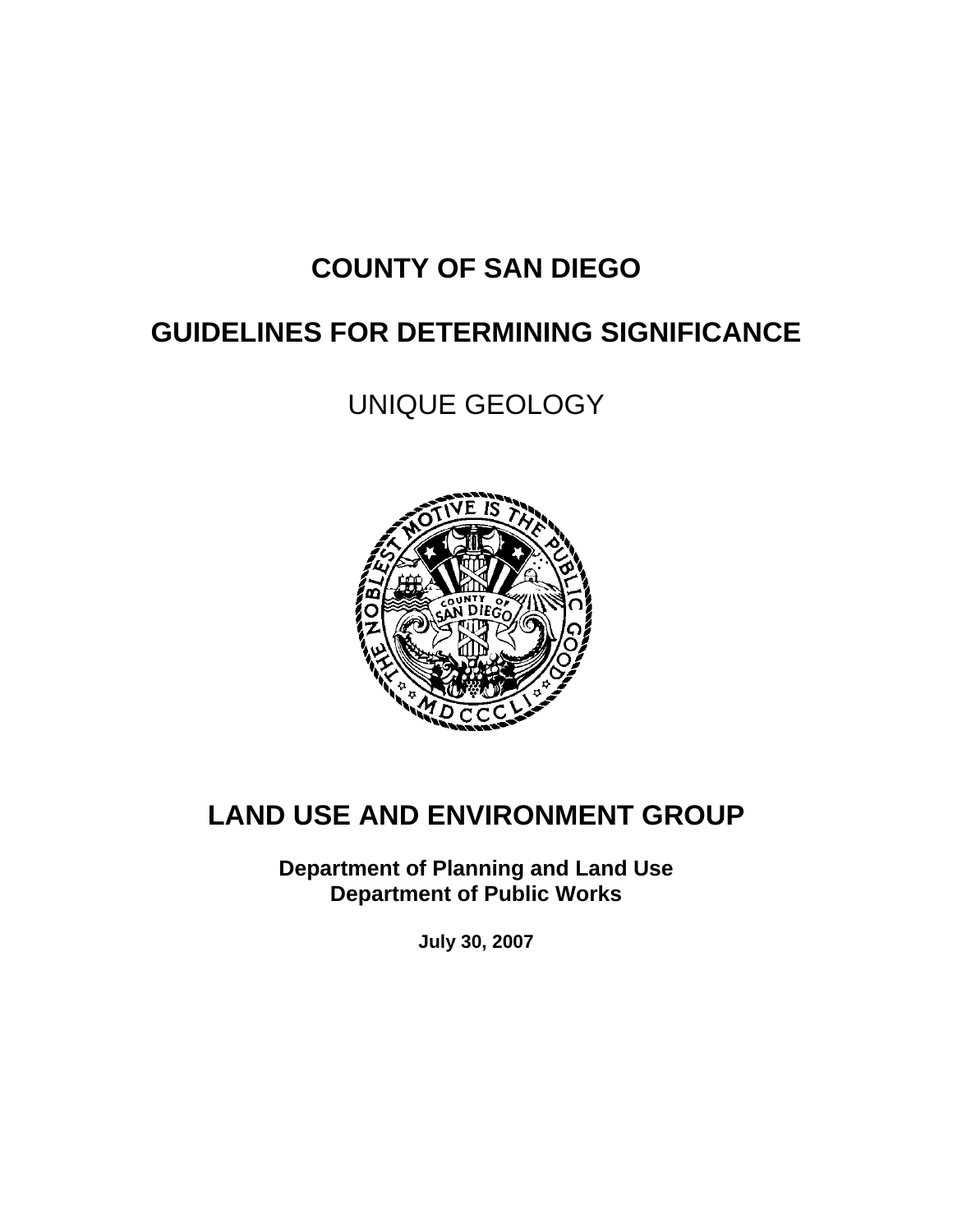#### **APPROVAL**

I hereby certify that these **Guidelines for Determining Significance for Unique Geology** are a part of the County of San Diego, Land Use and Environment Group's Guidelines for Determining Significance and were considered by the Director of Planning and Land Use, in coordination with the Director of Public Works on the  $30<sup>th</sup>$ day of July, 2007.

**ERIC GIBSON** Interim Director of Planning and Land Use Director of Public Works

I hereby certify that these **Guidelines for Determining Significance for Unique Geology** are a part of the County of San Diego, Land Use and Environment Group's Guidelines for Determining Significance and have hereby been approved by the Deputy Chief Administrative Officer (DCAO) of the Land Use and Environment Group on the  $30<sup>th</sup>$  day of July, 2007. The Director of Planning and Land Use is authorized to approve revisions to these Guidelines for Determining Significance for Unique Geology except any revisions to the Guidelines for Determining Significance presented in Section 4.0 must be approved by the DCAO.

Approved, July 30, 2007

**RA WALLAR** Deputy CAO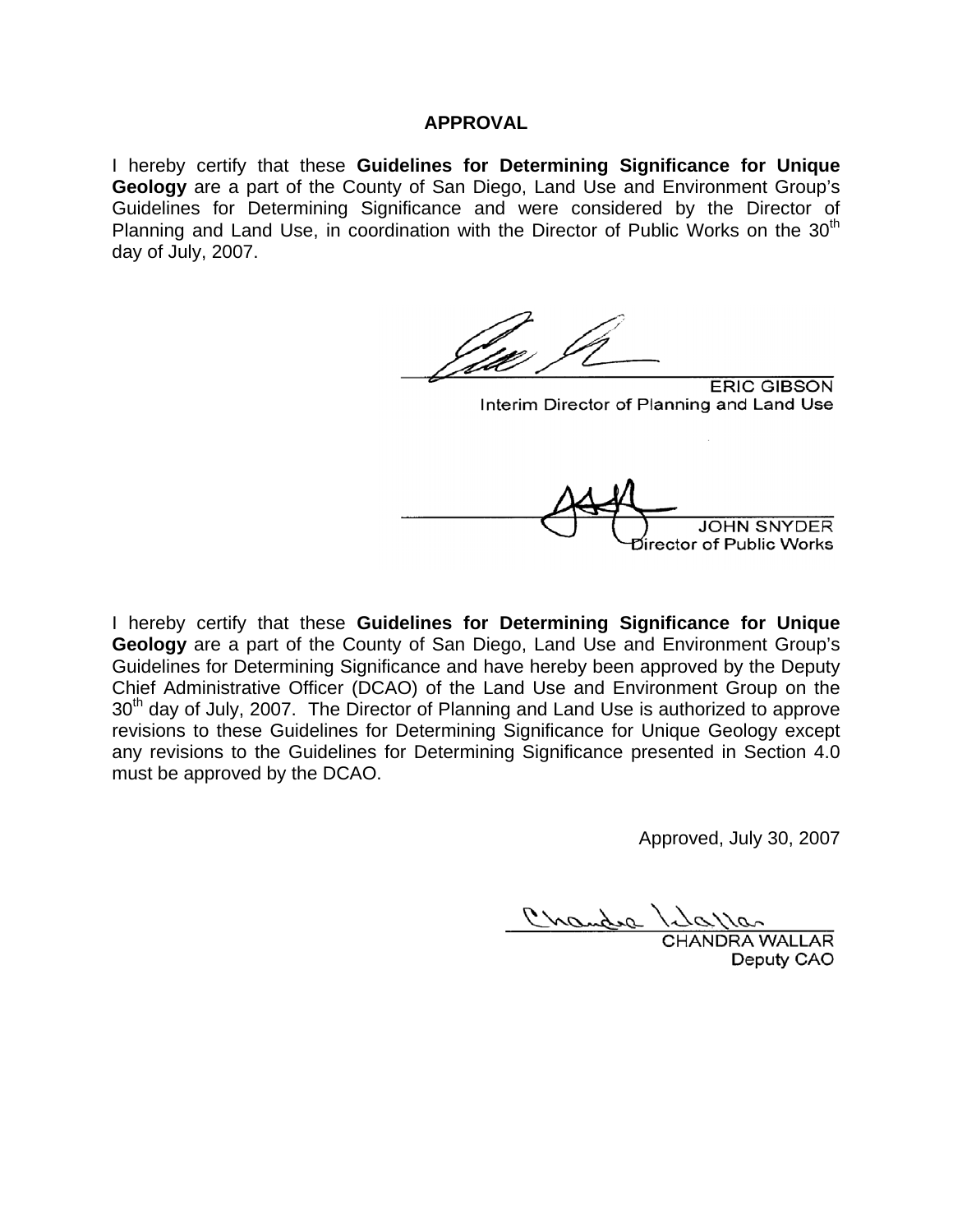#### **EXPLANATION**

These Guidelines for Determining Significance for Unique Geology and information presented herein shall be used by County staff for the review of discretionary projects and environmental documents pursuant to the California Environmental Quality Act (CEQA). These Guidelines present a range of quantitative, qualitative, and performance levels for particular environmental effects. Normally (in the absence of substantial evidence to the contrary), non-compliance with a particular standard stated in these Guidelines will mean the project will result in a significant effect, whereas compliance will normally mean the effect will be determined to be "less than significant." Section 15064(b) of the State CEQA Guidelines states:

"The determination whether a project may have a significant effect on the environment calls for careful judgment on the part of the public agency involved, based to the extent possible on factual and scientific data. An ironclad definition of significant effect is not always possible because the significance of an activity may vary with the setting."

The intent of these Guidelines is to provide a consistent, objective and predictable evaluation of significant effects. These Guidelines are not binding on any decisionmaker and do not substitute for the use of independent judgment to determine significance or the evaluation of evidence in the record. The County reserves the right to modify these Guidelines in the event of scientific discovery or alterations in factual data that may alter the common application of a Guideline.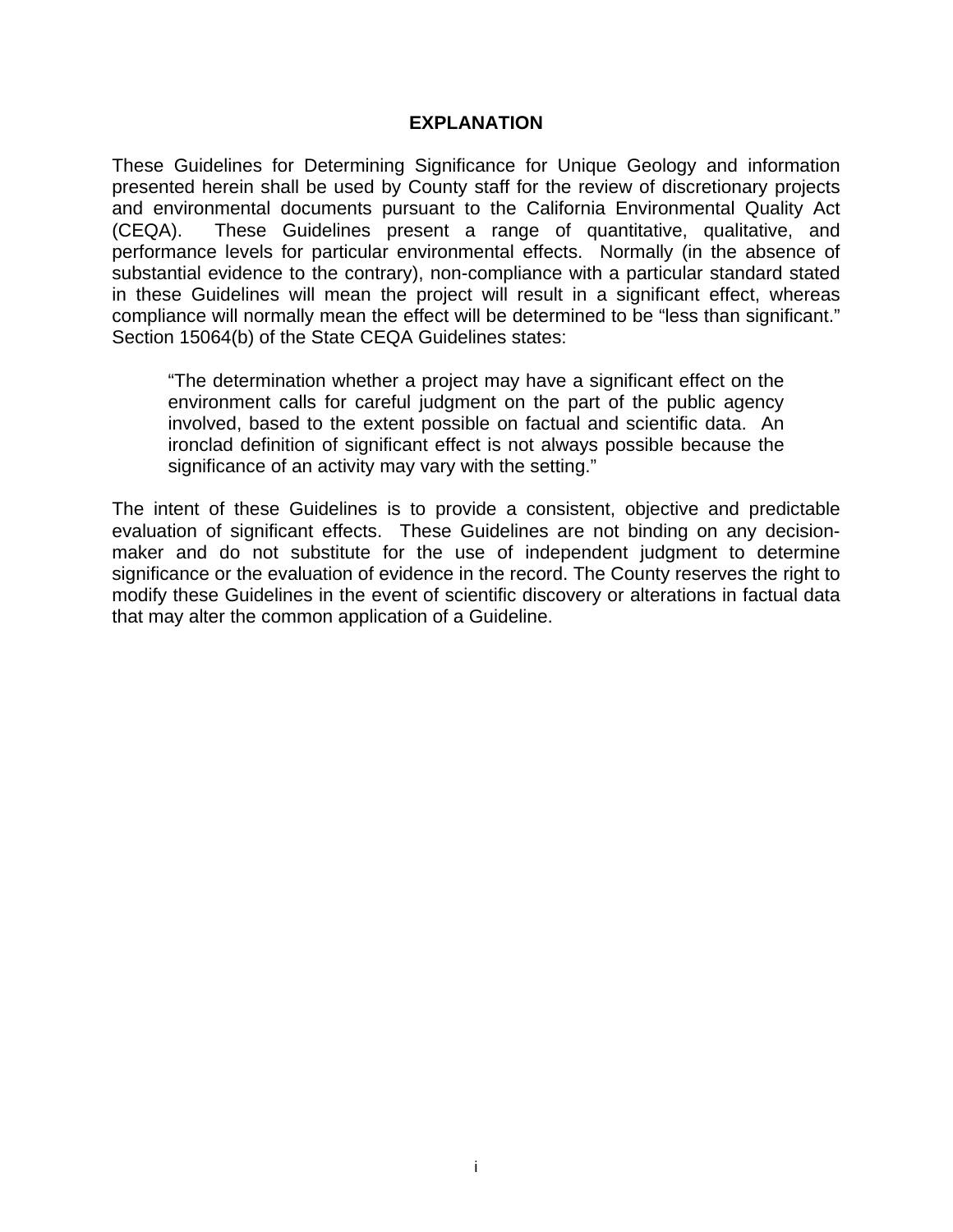## **LIST OF PREPARERS AND TECHNICAL REVIEWERS**

#### **County of San Diego**

Bobbie Stephenson, DPLU, Primary Author Jason Giffen, DPLU, Contributing Author Eric Gibson, DPLU, Contributing Author Jim Bennett, DPLU, Technical Review

#### **Technical Review Panel**

Dr. Michael Walawender, San Diego State **University**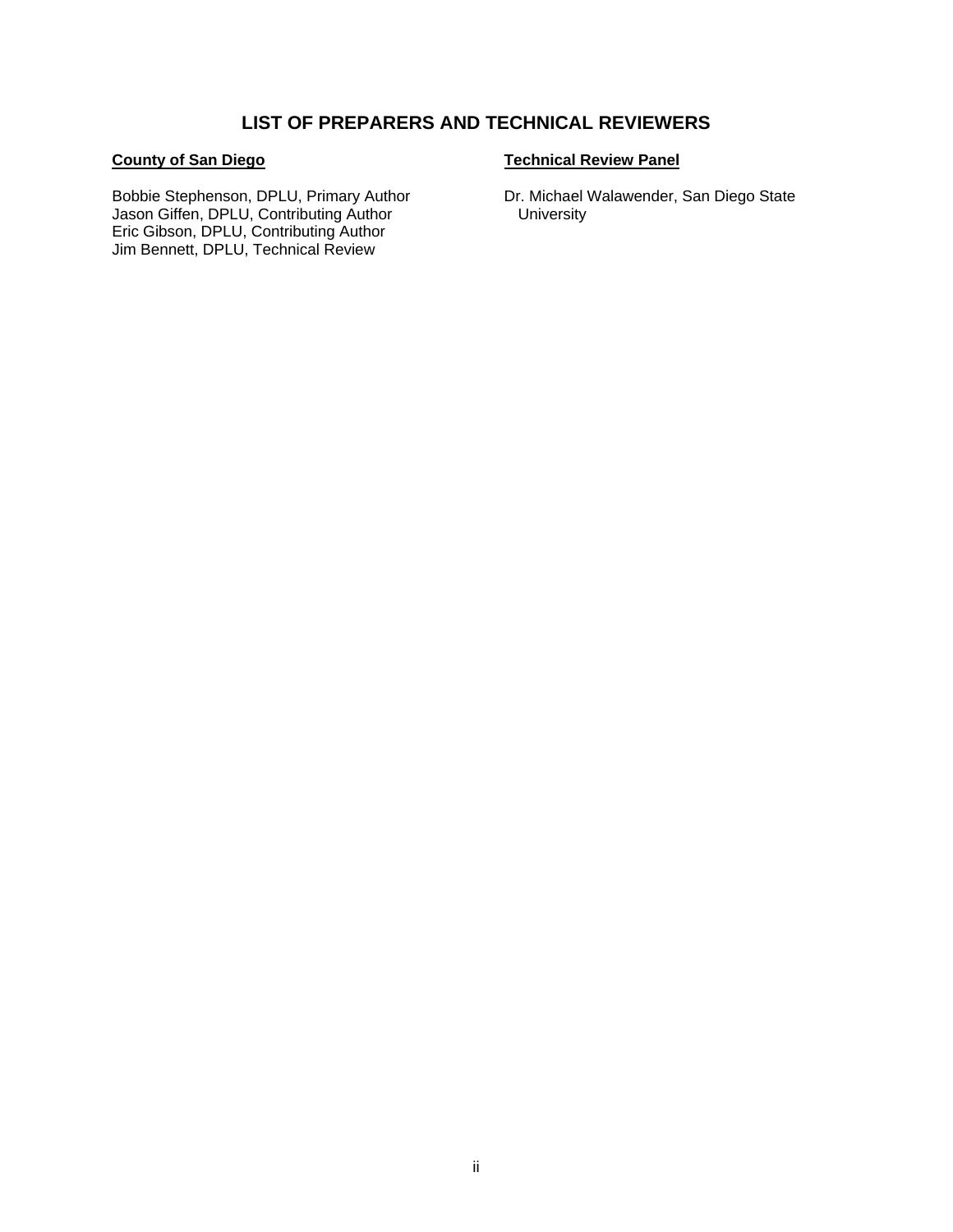# **TABLE OF CONTENTS**

| <b>Section</b> |                   |                                                         | Page           |
|----------------|-------------------|---------------------------------------------------------|----------------|
|                |                   |                                                         |                |
| 1.0            | 1.1<br>1.2        |                                                         |                |
| 2.0            | 2.1<br>2.2<br>2.3 | <b>State Regulations and Standards</b>                  | $\overline{6}$ |
| 3.0            |                   |                                                         |                |
| 4.0            |                   |                                                         |                |
| 5.0            |                   | STANDARD MITIGATION AND PROJECT DESIGN CONSIDERATIONS 8 |                |
| 6.0            |                   |                                                         |                |
|                |                   |                                                         |                |

# **LIST OF TABLES**

| Table 1 | Unique Geologic Features in Unincorporated San Diego County 3 |
|---------|---------------------------------------------------------------|
| Table 2 | <b>Potentially Unique Geologic Features Requiring Further</b> |
|         |                                                               |

# **APPENDIX**

|--|--|

# **List of Acronyms**

| <b>CEQA</b> | <b>California Environmental Quality Act</b>     |
|-------------|-------------------------------------------------|
| <b>NEPA</b> | <b>National Environmental Policy Act</b>        |
| <b>NRI</b>  | Natural Resources Inventory of San Diego County |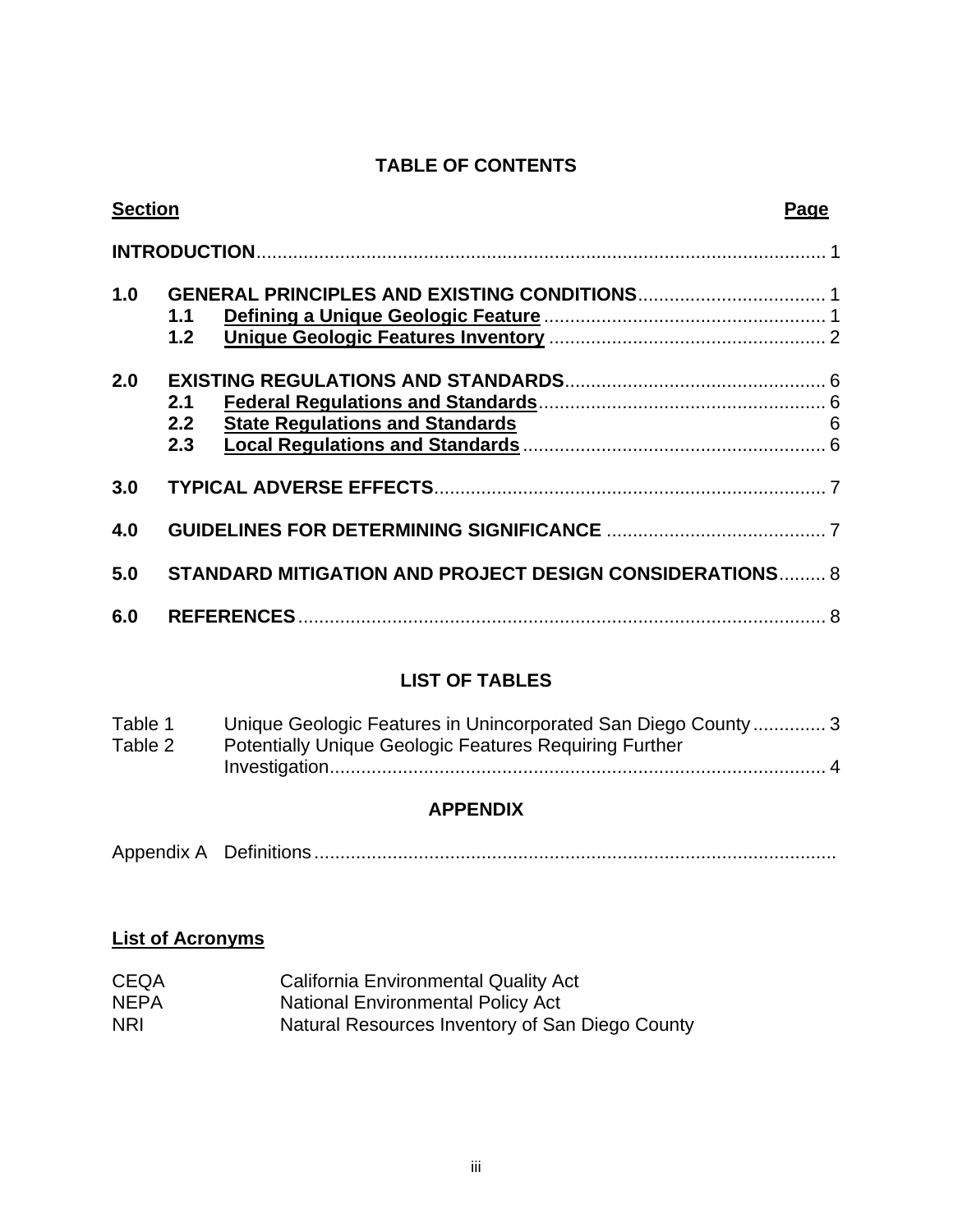### **INTRODUCTION**

This document provides guidance for evaluating adverse environmental effects that a proposed project may have on unique geological features. Specifically, this document addresses the following question listed in the State CEQA Guidelines, Appendix G, Section V., Cultural Resources:

Would the project:

c) Directly or indirectly destroy a unique paleontological resource or site or unique geologic feature?

Unique geologic features in this document are those that are unique to the field of geology. Geologic features with high aesthetic appeal would be covered under the "Guidelines for Determining Significance for Visual Resources." These would include geologic features that are part of a scenic view and topographic features that look like an object or person. Unique paleontological resources are covered by the "Guidelines for Determining Significance for Paleontological Resources" and are not included in this document. Minerals may be unique geologic features. If they are of economic interest they are included in the "Guidelines for Determining Significance for Mineral Resources."

## **1.0 GENERAL PRINCIPLES AND EXISTING CONDITIONS**

#### **1.1 Defining a Unique Geologic Feature**

Unique geologic features are not common in San Diego. The geologic processes are generally the same as those in other parts of the state, country, and even the world. Each rock unit tells a story of the natural processes operating at the time it was formed. The rocks and geologic formations exposed at the earth's surface or revealed by drilling and excavation are our only record of that geologic history. However, some features stand out as being unique in one way or another within the boundaries of the County.

What makes a geologic unit or feature unique can vary considerably. A geologic feature is unique if it:

- Is the best example of its kind locally or regionally;
- Embodies the distinctive characteristics of a geologic principle that is exclusive locally or regionally;
- Provides a key piece of geologic information important in geology or geologic history;
- Is a "type locality" of a geologic feature;
- Is a geologic formation that is exclusive locally or regionally;
- Contains a mineral that is not known to occur elsewhere in the County; or
- Is used repeatedly as a teaching tool.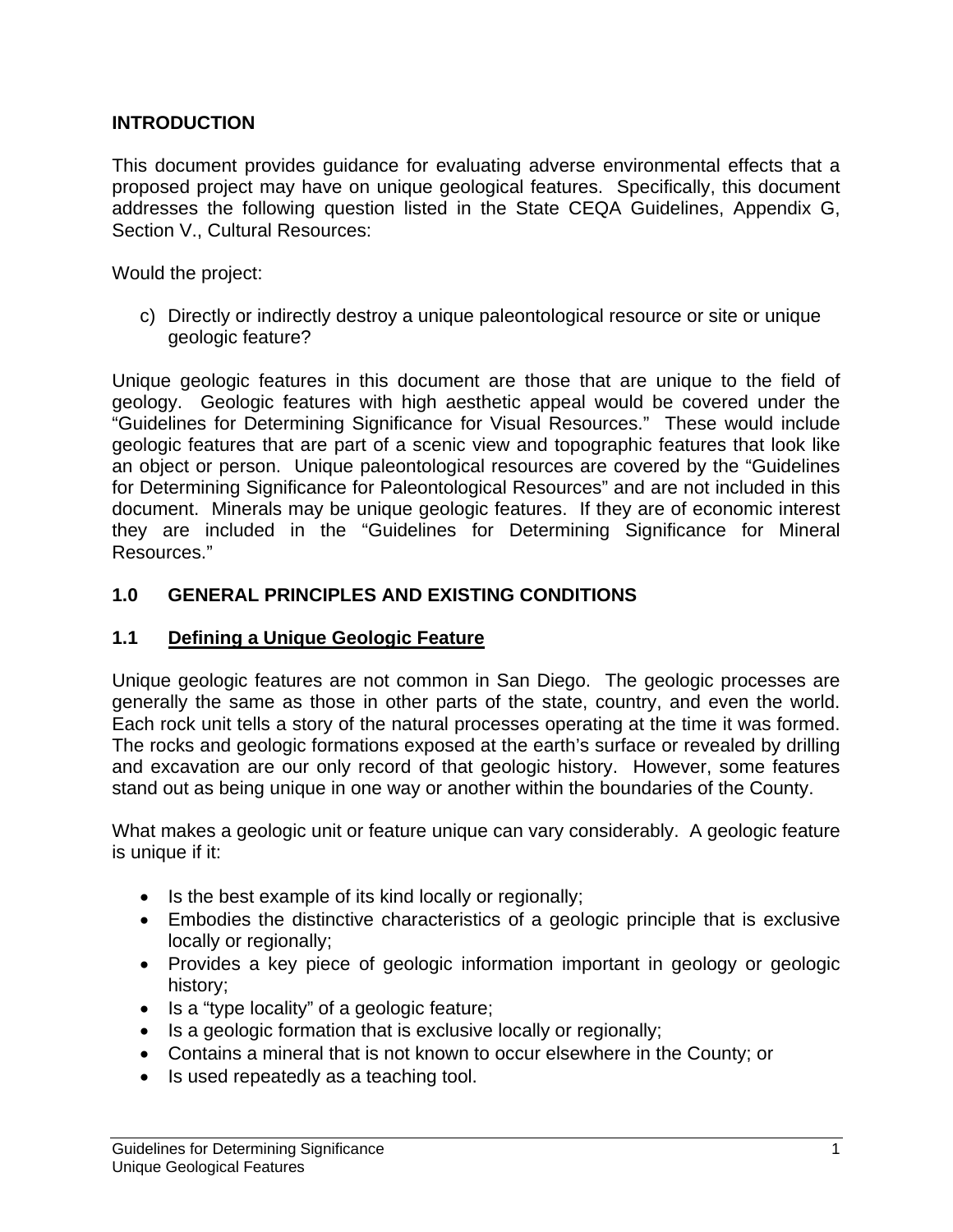The type locality is the place where a geologic feature (such as an ore occurrence, a particular kind of igneous rock, or a particular geologic formation) was first recognized and described, and from which the feature usually takes its name. A type locality is unique and exists only at one location. These sites are the basis for categorizing geologic features and are extremely important to the field of geology, however, finding documentation of all the type localities in the unincorporated County would require extensive research.

San Diego County is world-renowned for its minerals, including its gemstones. Museum quality minerals and gemstones are rare, but many have been found in San Diego County. Mindat, a mineralogy database, lists 185 minerals from 655 sites in San Diego County (Mindat 2006), many of which are gemstones. Minerals can be found throughout the County, but gemstones are generally found in a diagonal band across the County. The band of gem producing pegmatites runs from the Pala area, through Mesa Grande, Ramona, and Julian, to the Jacumba area, and into Baja California.

Field trips are extremely important tools in studying geology. Papers and even books are often written about particular field trip stops. The University of California, San Diego and San Diego State University both have geology programs.

# **1.2 Unique Geologic Features Inventory**

Geologic formations, their structure and the fossils in them provide information about past environments. Therefore, rocks are of scientific, educational and recreational value. They also allow us to develop our knowledge of history beyond the written record. For these reasons fossil localities and other significant geologic features were identified in the County's Natural Resources Inventory prepared in the early 1970s, which included the entire County including incorporated areas. This list is now included in the Conservation Element of the General Plan.

For the Natural Resources Inventory, the locations of the features were obtained from published reports and interviews with geologists and paleontologists who did field work in San Diego County up to the early 1970s. In cataloging the unique geologic features, the focus was on fossil localities and less emphasis was given to unique landforms and geologic structures. The inventory list was intended to be updated.

Table 1 lists Unique Geologic Resources in the County. The list varies from the Conservation Element because only those unique geologic features within the unincorporated areas of the County are listed since they are the only ones that would be evaluated by the County during CEQA analyses. In addition, the original inventory has been divided into two tables. Table1 lists those geologic resources for which County staff were able to find the reasons for uniqueness, and several new localities that are considered unique (Walawender 2007). Table 2 lists those geologic resources that were on the original list, but for which further investigation is necessary to determine if they still exist, where they are, or whether they are indeed unique according to the criteria in Section 1.1.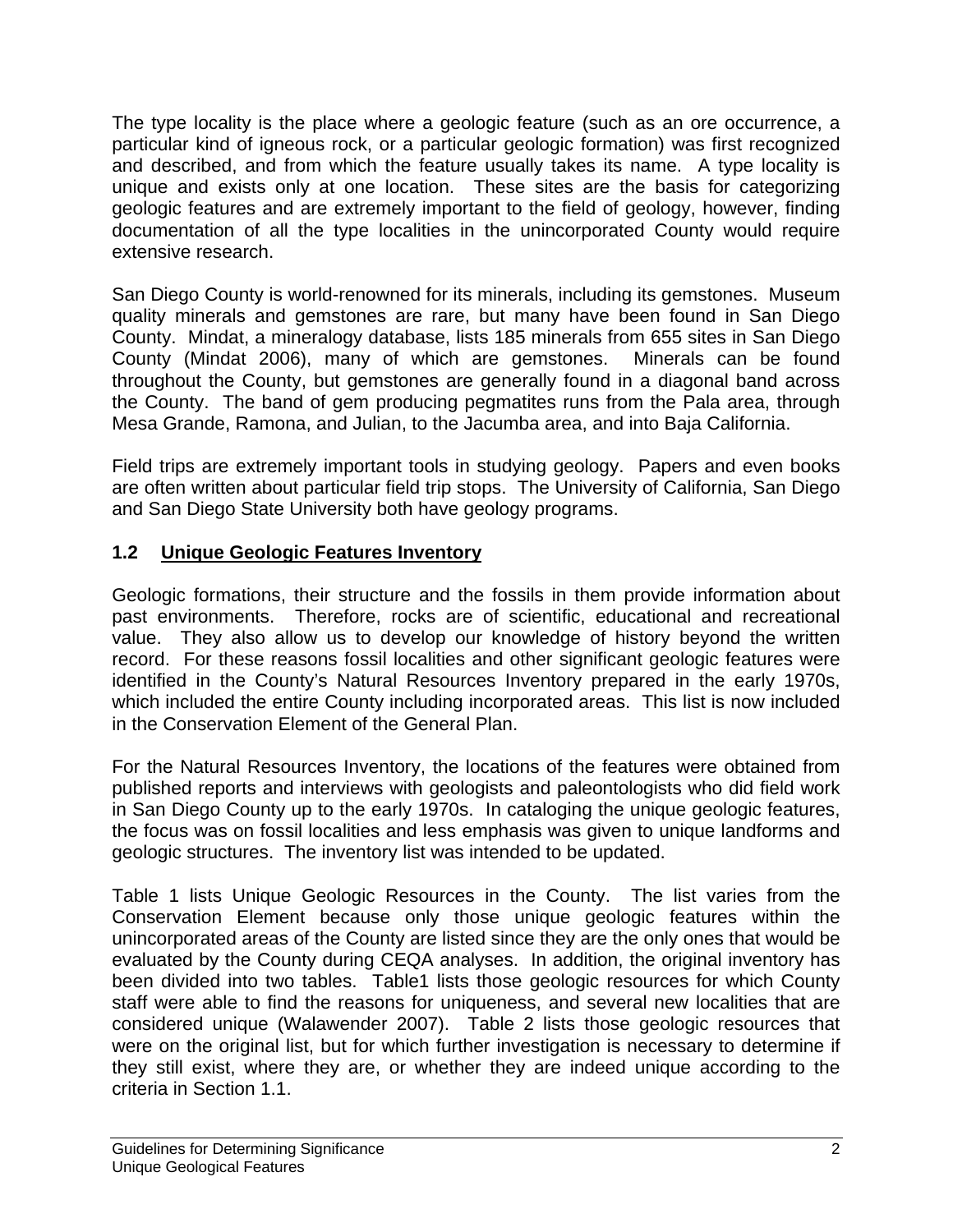**Table 1 Unique Geologic Features in Unincorporated San Diego County\*** 

| <b>Geologic Feature</b>                  | <b>Reason for Uniqueness</b>                                     | Locality                                  |
|------------------------------------------|------------------------------------------------------------------|-------------------------------------------|
| Borrego Badlands (Borrego Formation)     | Exposures of wind and water erosion features that are            | Imperial Valley, Anza-Borrego State Park  |
|                                          | unusual in San Diego County.                                     | east of Borrego Springs, Ocotillo Wells   |
|                                          |                                                                  | south of Route 78 near the Imperial       |
|                                          |                                                                  | County border.                            |
| Ocotillo conglomerate in the Northern    | Exposures of wind and water erosion features that are            | Near Ocotillo.                            |
| Borrego Badlands.                        | unusual in San Diego County.                                     |                                           |
| San Onofre breccia                       | The only exposure of these rocks in San Diego County.            | San Onofre Hills.                         |
|                                          | During the middle Miocene, from Oceanside north to the           |                                           |
|                                          | Orange County line, exotic breccia was deposited along an        |                                           |
|                                          | ancient beach. These rocks, the San Onofre breccia, had          |                                           |
|                                          | their origin in the west, from an unknown island in the Pacific  |                                           |
|                                          | Ocean. The unit contains clasts of metamorphic rocks,            |                                           |
|                                          | predominantly blue-gray glaucophane schist that is relatively    |                                           |
|                                          | rare in southern California. Layering of the clasts indicates    |                                           |
|                                          | they came from the west, fossils indicate they came from         |                                           |
|                                          | shallow marine waters, and angularity indicates they came        |                                           |
|                                          | from nearby. Deposited 100 mya. (Bergen et al. 1996)             |                                           |
| Monterey shale                           | Only place this rock is exposed.                                 | Along sea cliffs southeast of San Onofre. |
| Petrified forest with logs in place.     | Petrified wood is extremely rare in the County.                  | Lusardi Canyon near Rancho Santa Fe,      |
| the<br>prebatholithic<br>of<br>Exposures |                                                                  | near junction with San Dieguito River.    |
| and<br>sedimentary rocks<br>volcanics    |                                                                  |                                           |
| containing leaf imprints.                |                                                                  |                                           |
| Folded slates - steep dips and primary   | Probably the County's best location for viewing these types of   | Lusardi Canyon near Rancho Santa Fe,      |
| structures.                              | features.                                                        | near junction with San Dieguito River.    |
| orbicular<br>Unusual<br>occurrence<br>of | An unusual occurrence of orbicular gabbro.                       | Dehesa Road, west of the Harbison         |
| gabbro, where apparently the orbicles    |                                                                  | Canyon Road intersection.                 |
| are the result of banding around         |                                                                  |                                           |
| xenoliths in the original rock.          |                                                                  |                                           |
| Stonewall quartz diorite.                | Oldest igneous rock in the County.                               | Stonewall Peak; Cuyamaca Region.          |
| A major bend in the Elsinore fault that  | Unusual occurrence. Augen gneiss is a coarse-grained             | Overland Stage Route west of Vallecito.   |
| includes augen gneiss.                   | gneiss, interpreted as resulting from metamorphism of granite,   |                                           |
|                                          | which contains characteristic elliptic or lenticular shear bound |                                           |
|                                          | feldspar porphyroclasts, normally microcline, within the         |                                           |
|                                          | layering of the quartz, biotite and magnetite bands.             |                                           |
| Dos Cabazas marble.                      | Unusual tight folding in marble, alternating bands of calcite,   | Vicinity San Diego and Arizona Eastern    |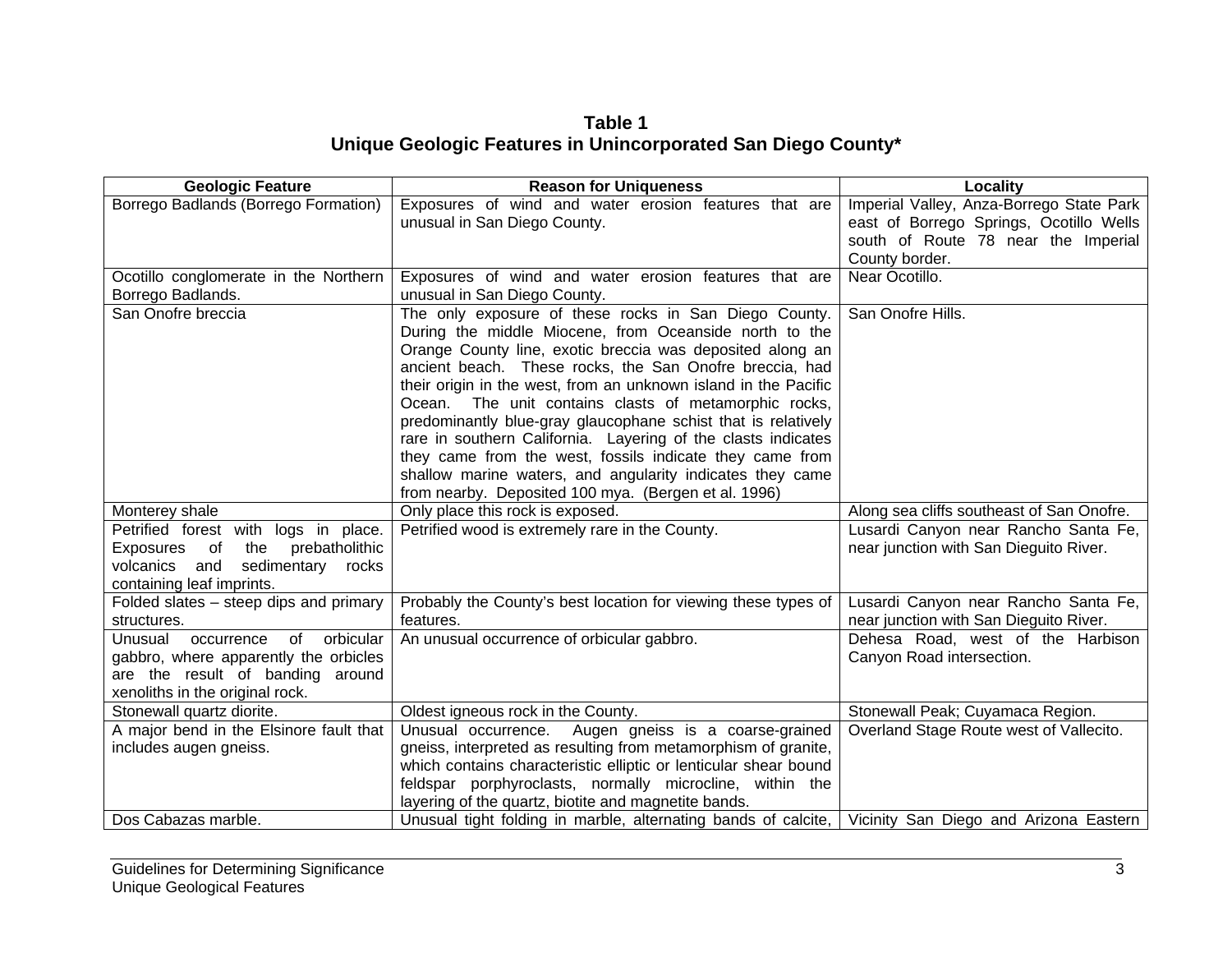|                                          | finely disseminated graphite and garnet. Some schist and         | Railroad to west of the Imperial County      |
|------------------------------------------|------------------------------------------------------------------|----------------------------------------------|
|                                          | green diopside. Only place in the County to find Wollastonite.   | line.                                        |
| Stratigraphic<br>relationship<br>between | Indications of volcanism and rifting from 18 mya.                | Table Mountain, west of Jacumba.             |
| Jacumba volcanic rocks<br>(Alverson      |                                                                  |                                              |
| "Table<br>Mountain<br>andesite)<br>and   |                                                                  |                                              |
| gravels"; reworked younger<br>gravels    |                                                                  |                                              |
| well exposed.                            |                                                                  |                                              |
| Los Pinos Mountain.                      | Only accessible gabbro pluton. Has unique comb layers and        | Los Pinos Mountain, approximately two        |
|                                          | orbicular structures.                                            | miles northwest of Morena Reservoir          |
| A combination of gem-bearing dikes       | Educational field trips visit this location.                     | Sacatone Springs, Mt. Tule.                  |
| geologic features<br>such<br>and<br>as   |                                                                  |                                              |
| migmatites, folds, and metamorphic       |                                                                  |                                              |
| rocks intruded by granite.               |                                                                  |                                              |
| Contact zone in road cuts                | Major divide between rocks that are older than 105 my and        | Highway 80 and Interstate 8 just west of     |
|                                          | those that are younger than 95 my. Educational field trips visit | the intersection with Kitchen Creek Road.    |
|                                          | this location.                                                   |                                              |
| Andalusite-bearing schist.               | Only occurrence in San Diego County.                             | Sunrise Highway (S-1) east of Lake           |
|                                          |                                                                  | Cuyamaca                                     |
| Ridge between Blair and Little Blair     | Intermontane<br>dikes,<br>basins, exposures of<br>pegmatite      | Blair Valley and Little Blair Valley east of |
| Valleys                                  | prebatholithic rocks, and La Posta granites                      | S-2 in Anza-Borrego State Park.              |
| Potrero Peak gabbro.                     | Contains orbicular structures.                                   | Potrero Peak located east of S-94 in the     |
|                                          |                                                                  | unincorporated community of Potrero          |
| Orbicular diorite and abandoned W-       | Contains orbicular<br>Orbicular structures<br>structures.<br>are | Northeast of the intersection of Buckman     |
| bearing rocks                            | unusual to find.                                                 | Springs Road and Interstate 8.               |
| Piñon Mountains                          | Only exposures of a detachment fault and<br>associated           | Anza-Borrego State Park                      |
|                                          | alteration in San Diego County                                   |                                              |

**Table 2 Potentially Unique Geologic Features Requiring Further Investigation** 

| <b>Geologic Feature</b>                                                                | Locality                                                    |
|----------------------------------------------------------------------------------------|-------------------------------------------------------------|
| Indian Mountain leucogranodiorite                                                      | Banks of San Luis Rey River, a few miles southwest of Pala. |
| <b>Bonsall tonalite</b>                                                                | Bonsall, west central San Luis Rey Quad.                    |
| Lake Wohlford leucogranodiorite                                                        | Lake Wohlford, between Escondido and Lake Wohlford only.    |
| San Marcos gabbro.                                                                     | San Marcos Mountains, San Luis Rey Quad.                    |
| Woodson Mountain granodiorite.                                                         | Woodson Mountain, a few miles southwest of Ramona.          |
| Swarm of distinctly oriented inclusion in Lakewood Mountain tonalite   East of Ramona. |                                                             |
| composing outer ring dike. Core is Green Valley tonalite.                              |                                                             |
| Area of prebatholic metamorphics, especially quartzite exhibiting swirls               | Vicinity Highway 78 and San Pasqual.                        |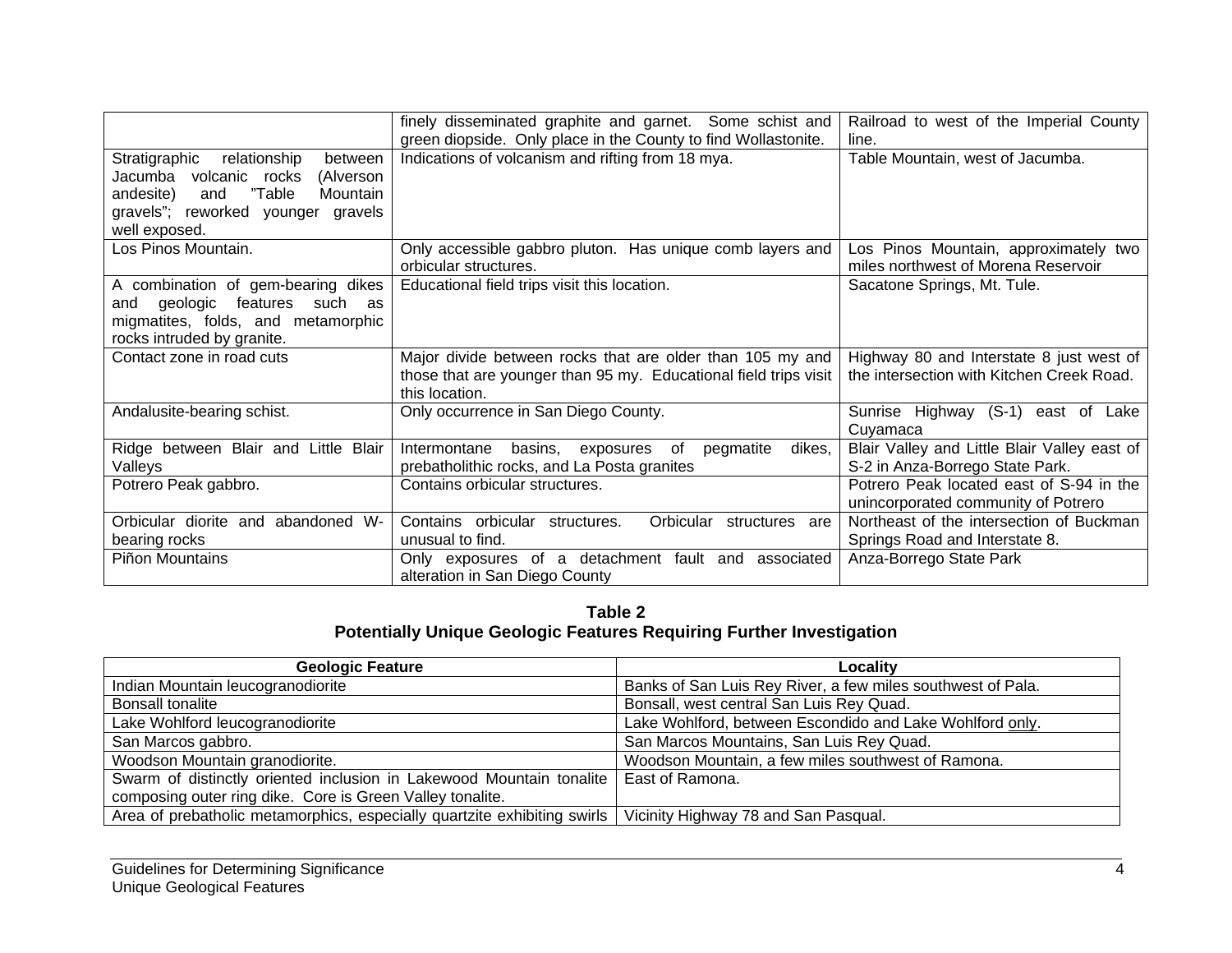| of magnetite and biotite which may represent relic crossbedding.                                                                                                                                                     |                                                                                                                                       |
|----------------------------------------------------------------------------------------------------------------------------------------------------------------------------------------------------------------------|---------------------------------------------------------------------------------------------------------------------------------------|
| Green Valley tonalite.                                                                                                                                                                                               | Southeast San Luis Rey Quad. Green Valley between U.S. Highway<br>395 and Ramona.                                                     |
| Interesting relationship between granitic intrusive rock and large<br>schlieran (streaks of dark minerals).                                                                                                          | Unknown                                                                                                                               |
| Excellent view of Elsinore fault, canyon eroded along fault, and<br>tributaries offset in a right lateral sense. Typical exposure of Julian<br>schist.                                                               | Julian, Santa Ysabel Quadrangle.                                                                                                      |
| Tight isoclinal folding in metasedimentary rocks.                                                                                                                                                                    | Unknown                                                                                                                               |
| Folded metasedimentary rock. Folded pegmatite dikes are evidence<br>that folding occurred after dikes were formed.                                                                                                   | Unknown                                                                                                                               |
| Localities indicating age of Santiago Peak volcanics. Flame structures,<br>flute castes and graded bedding.                                                                                                          | San Dieguito, vicinity of San Dieguito River.                                                                                         |
| Exposure of an old unnamed fanglomerate composed of metamorphic<br>rocks, one of the highest surfaces of the "high terrace" cut into Stadium<br>conglomerate, and a "contact breccia" migmatite zone.                | East and west sides of Highway 67, south of Poway Road and west of<br>San Vicente Reservoir.                                          |
| Basal contact of Ballena gravels sloping eastward; mechanically folded<br>border of Woodson Mountain granodiorite agains narrow screen of<br>metamorphic rocks and banded structures in gabbro on other side.        | Vicinity of Wildcat Canyon Road just east of San Vicente Creek.                                                                       |
| An unusual occurrence of dumortierite, sillamanite and associated<br>minerals.                                                                                                                                       | Junction of Dehesa Road and Tavern Road.                                                                                              |
| An unusual occurrence of orbicular gabbro. Apparently the orbicles are<br>the result of banding around xenoliths in the original rock.                                                                               | Dehesa Road west of the Harbison Canyon Road intersection.                                                                            |
| Prebatholithic metavolcanics can be seen especially well along<br>Interstate 8. In selected places coarse pyroclastic and blastoporphyritic<br>fabrics as well as original bedding are visible. Often very gneissic. | Old road cut which is mostly grown over by vegetation. Vicinity of<br>Interstate 8 northeast of Johnstown and south of Lake Jennings. |
| A very interesting zone of mixed rock and roof pendants in the<br>prebatholic metavolcanics.                                                                                                                         | Vicinity of la Cresta Road east of Green field.                                                                                       |
| Contact of Woodson mountain granodiorite and Green Valley tonalite.<br>Notable for zone of coarse inclusions.                                                                                                        | Vicinity of la Cresta Road east of Green field.                                                                                       |
| Good place to see roof pendant of metavolcanics in the Green Valley<br>tonalite.                                                                                                                                     | Vicinity of San Diego River west of El Capitan Reservoir.                                                                             |
| La Posta quartz diorite.                                                                                                                                                                                             | La Posta Valley.                                                                                                                      |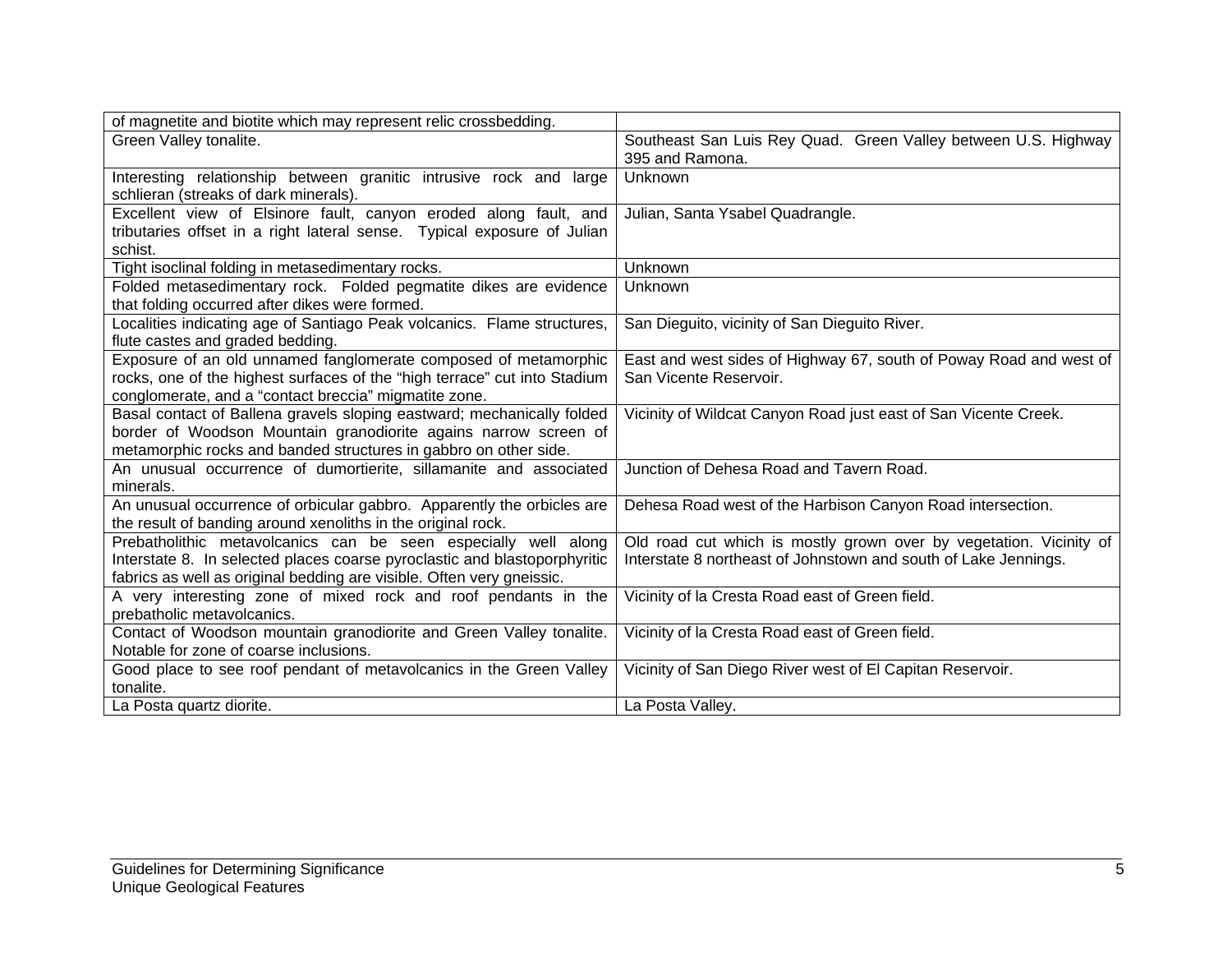# **2.0 EXISTING REGULATIONS AND STANDARDS**

The following list details the most significant Federal, State and local laws, regulations, policies and programs that have been adopted to protect unique geologic features.

# **2.1 Federal Regulations and Standards**

**National Environmental Policy Act of 1969 (NEPA)** as amended [Pub. L. 91-190, 42 U.S.C. 4321-4347, January 1, 1970, as amended by Pub. L. 94-52, July 3, 1975, Pub. L. 94-83, August 9, 1975, and Pub. L. 97-258, § 4(b), Sept. 13, 1982 http://www4.law.cornell.edu/uscode/42/ch55.html] The National Environmental Policy Act of 1969 requires that geological resources be considered in assessing the environmental impact of proposed federal projects.

# **2.2 State Regulations and Standards**

**California Environmental Quality Act** [Public Resources Code 21000-21178; California Code of Regulations, Guidelines for Implementation of CEQA, Appendix G, Title 14, Chapter 3, §15000-15387 http://ceres.ca.gov/topic/env\_law/ceqa/]

Under **Appendix G, Section V of CEQA**, lead agencies are required to consider impacts to unique geologic features. The CEQA Guidelines are concerned with assessing impacts associated with the loss of unique geologic features that are of value to the region or state.

# **2.3 Local Regulations and Standards**

Conservation Element (Part X) of the San Diego County General Plan [http://ceres.ca.gov/planning/counties/San\_Diego/plans.html]

The Conservation Element of the San Diego County General Plan provides policies for the protection of natural resources. These policies provide guidance for the preservation of unique geological features. The Natural Resources Inventory (NRI) of San Diego County identified 67 unique geologic features that are now listed in the Conservation Element. This preliminary list includes stratigraphic formations, igneous rocks, and structural features.

#### San Diego County Natural Resource Inventory, Section 3 – Geology

The County of San Diego, Environmental Development Agency's Natural Resource Inventory discusses geologic provinces and the features that are unique to each of them. The inventory also makes some preliminary recommendations as to the preservation of specific sites for many of the unique geologic features identified by the Inventory. This inventory was compiled in the early 1970s and few copies are known to still exist. However, the list of unique geologic features presented in the Conservation Element of the General Plan was copied directly from the inventory.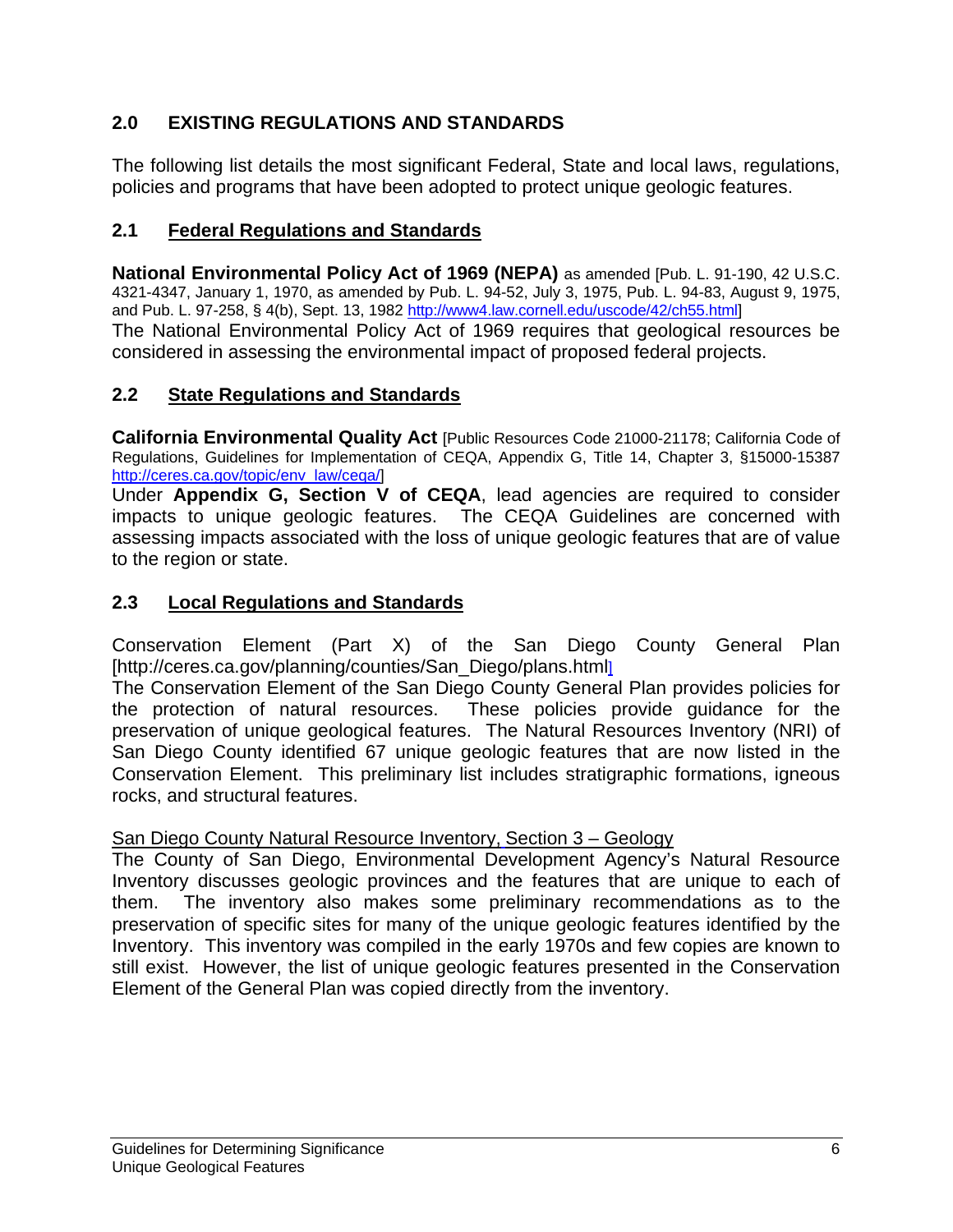# **3.0 TYPICAL ADVERSE EFFECTS**

Typical adverse impacts to unique geologic features include material impairment through the destruction, permanent covering, or alteration of a unique geologic feature. Two types of typical adverse effects occur in relation to unique geologic features, direct and indirect impacts. Direct impacts are caused by and are immediately related to a project. An example of a direct impact includes the destruction of a unique geologic feature through grading. Indirect impacts are not immediately related to the project, but they are caused indirectly by a project. An example of an indirect impact includes human encroachment (rock hunting) into an open space easement such that the geologic resources are impacted not directly by the project but because of the project. An indirect impact is to be considered only if it is a reasonably foreseeable impact that may be caused by the project. The direct and indirect destruction of unique geologic features has clear definable physical effects – the destruction or material alteration of the actual resource. However, the less obvious adverse effects include the loss of geologic history and any associated scientific value or the characteristic changes to a community when the unique natural environment is destroyed.

# **4.0 GUIDELINES FOR DETERMINING SIGNIFICANCE**

The following significance guidelines should guide the evaluation of whether a significant impact to a unique geologic feature will occur as a result of project implementation. A project will generally be considered to have a significant effect if it proposes any of the following, absent specific evidence to the contrary. Conversely, if a project does not propose any of the following, it will generally not be considered to have a significant effect on a unique geologic feature, absent specific evidence of such an effect.

- **1. The project, as designed, will materially impair a unique geologic feature by destroying or altering those physical characteristics that convey the uniqueness of the resource. A geologic feature is unique if it meets one of the following criteria:** 
	- *a. Is the best example of its kind locally or regionally;*
	- *b. Embodies the distinctive characteristics of a geologic principle that is exclusive locally or regionally;*
	- *c. Provides a key piece of geologic information important in geology or geologic history;*
	- *d. Is a "type locality" of a formation;*
	- *e. Is a geologic formation that is exclusive locally or regionally;*
	- *f. Contains a mineral that is not known to occur elsewhere in the County; or*
	- *g. Is used repeatedly as a teaching tool.*

Direct and indirect impacts of the project must be evaluated. In addition, cumulative effects of the project must be assessed. Loss of a portion of a widespread unique geologic feature may not be significant in itself, but when added to other projects that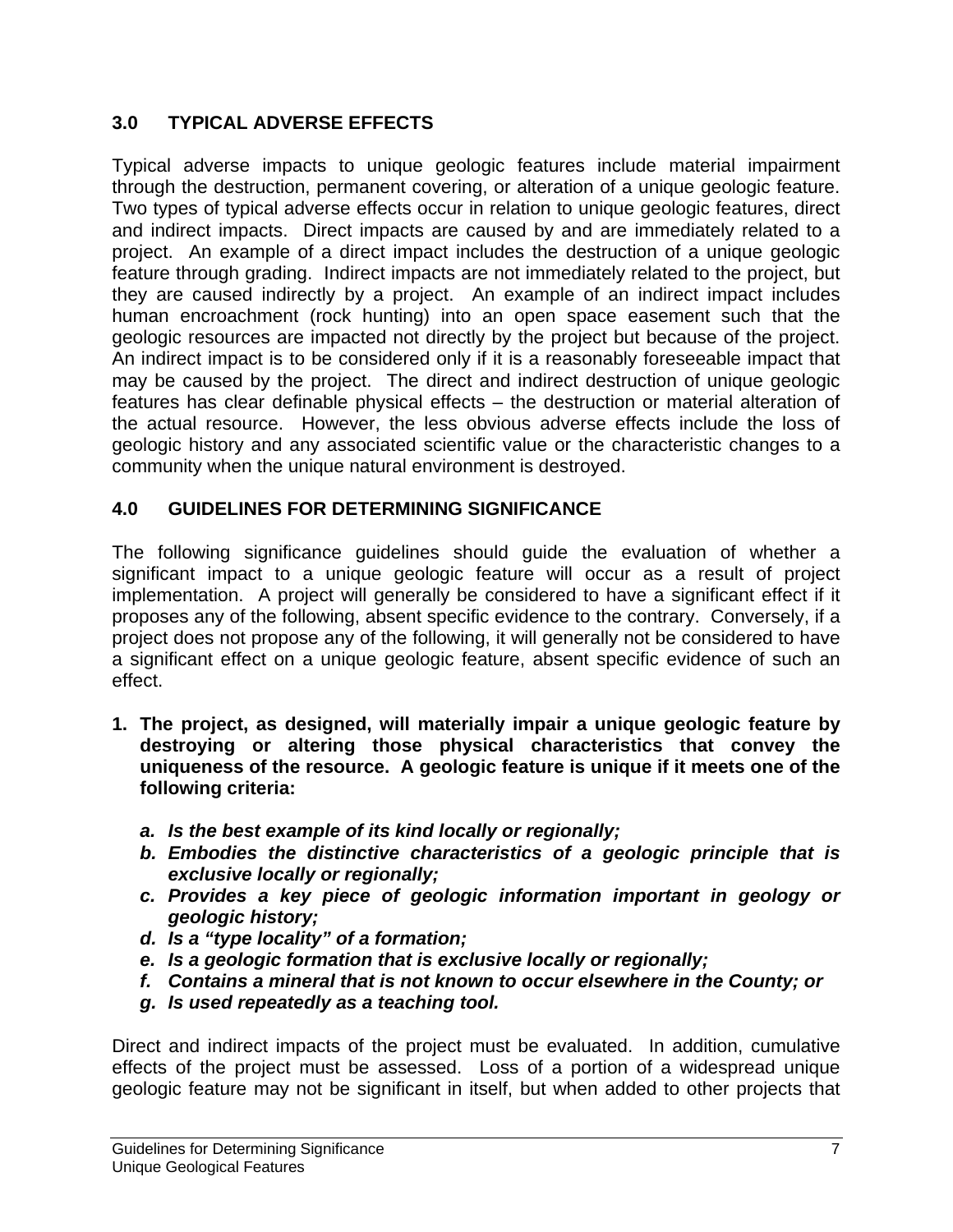would impact a widespread feature, the cumulative impact may be significant. Since some unique geologic features span large areas (sometimes an entire project site) a cumulatively significant impact may not be mitigable and needs to be evaluated caseby-case.

When a lead agency determines that a project may have a potentially adverse effect on a unique geologic feature, a geologic reconnaissance may need to be completed by a County approved geologist or certified geologist to evaluate impacts to unique geologic features.

## **5.0 STANDARD MITIGATION AND PROJECT DESIGN CONSIDERATIONS**

A project will be evaluated for its effect on unique geologic features under the criteria specified in Section 4.0. If mitigation or project design factors are identified that could reduce a significant effect, those shall be incorporated into the project. While project design elements and/or mitigation shall be incorporated into a project, it may not always be possible to reduce the impact to below a level of significant. In general, if mitigation or project redesign does not reduce a significant impact to unique geologic features to below a level of significant, the impact will be considered significant and unmitigable.

The primary goal of these guidelines is to protect and preserve unique geological features from destruction, damage or loss, whenever feasible. The standard mitigation and design factors for impacts to unique geologic features are meant to ensure that the feature will not be destroyed or materially impaired. If it can be demonstrated that a project will cause damage to a unique geologic feature, reasonable efforts must be made to mitigate the impact to below a level of significant. Measures may involve design considerations to avoid the unique geologic features and deeding the unique geologic features to the County in a permanent open space easement.

#### **6.0 REFERENCES**

- California Public Resources Code California Environmental Quality Act (PRC §21000-21178).
- County of San Diego General Plan, Part X, Conservation Element, pp. X-72, April 2002
- Peterson, John. Geologist, Department of Planning and Land Use, Personal Communication, 1999-2002.
- San Diego County Natural Resource Inventory, Section 3 - Geology. Early 1970s; exact date unknown.
- Wallawender, Michael, PhD. Professor of Geological Sciences, San Diego State University, Personal Communication, May 14, 2002 and June 11, 2007